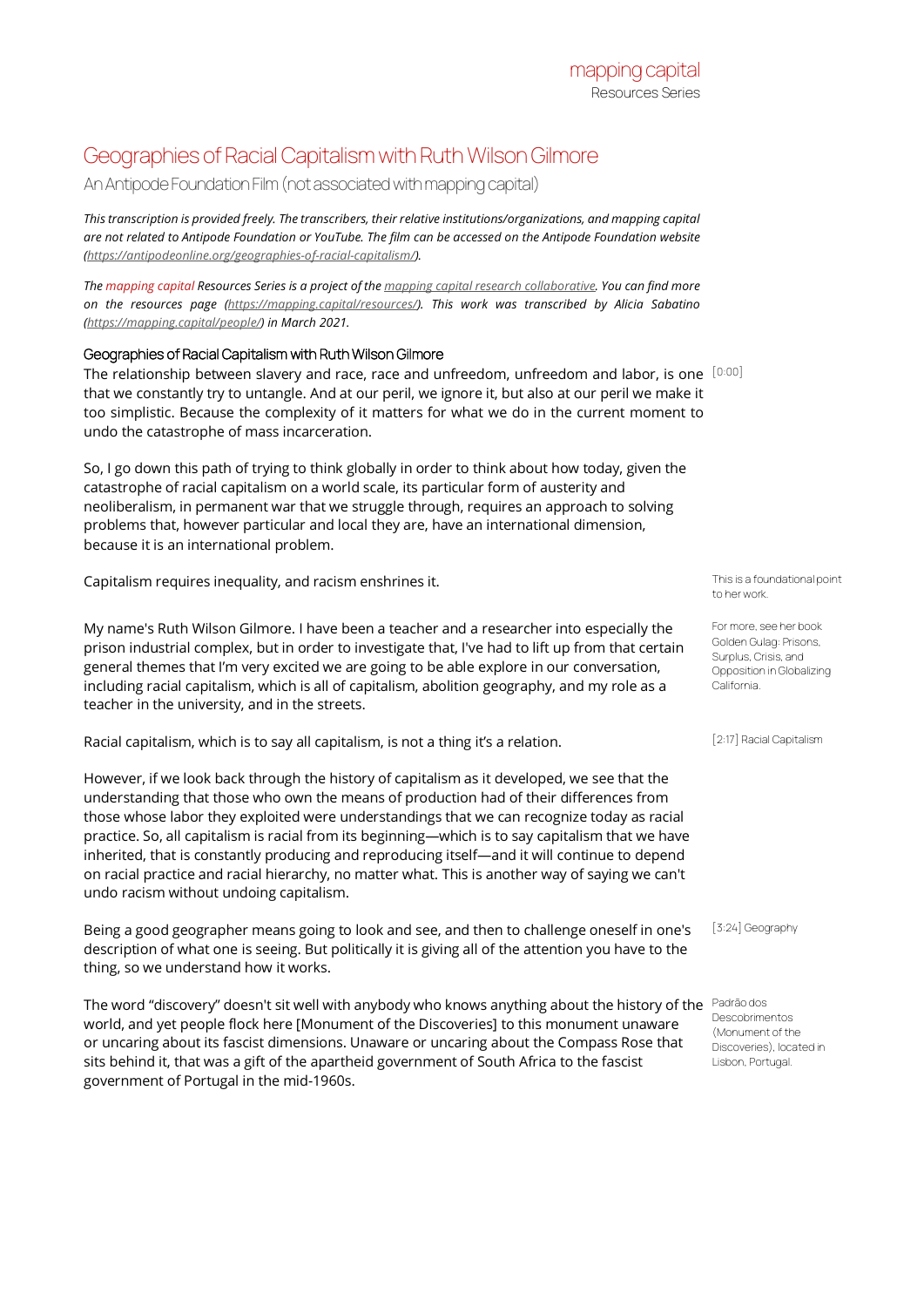$\overline{\phantom{0}}$ 

mapping capital Resources Series

To try to redescribe this world that has been described in these particular ways, in this tourist  $^{[4:12]}$ location with this monument and this pavement. Slavery and the slave trade, it' not something that was initiated when some people who became known as Europeans encountered some people who became known as Africans and grabbed them. It was never limited to African slavery. And in fact, we ought to take more seriously than perhaps we do the fact of intra-, what we call today European slavery as being one of the forces that shape the modern world.

The foundations of racial capitalism, the foundations of the social organization of human groupings in Western Europe during the rise of capitalism, they don't have anything to do with Africa, Asia, North America, or South America. They have to do with what was happening here in Europe, between people, all of whose descendants might have become white.

And I mean that is the major lesson of racial capitalism. And why does that matter?

It matters because capitalism won't stop being racial capitalism if all the white people disappear from the story. Capitalism requires inequality and racism enshrines it. It started racial without what people imagined race to mean, which is Black people, and it will continue to be racial without what people imagine not-race to be which is white people.

My expertise is on the expansion of criminalization and incarceration in the United States and [6:00] Prison Industrial by extension their expansion in the capitalist world, why and how that has happened, and what we can do to undo that. So, I set myself the task of understanding what had happened in California between say the mid-1970s when anything could have emerged as a solution to surplus labor and what actually happened starting in the 1980s in which California started to build prison after prison after prison after prison when it could have built universities or factories or veterans housing or parks or museums or anything else.

So, prisons then, in my view, concentrate surpluses.

I ask questions about how the relatively powerful local elites use the State to get what they want. So, that brings us back to the question of criminalization. There has to be a steady stream of criminals, of those eligible to be categorized as criminal, they have to keep coming. And so, that group either has to get bigger over time or deeper over time. The sentences have to be longer, the list of behaviors that count as crime have got to grow. People who, having been caught up in the system to get out of it, which is to say, to go back home if they can go home and be there what people call "reentry", a word I hate—but, to go home and be there and be in a community and of it is part of how the perpetuation of this category "criminal" that is the basis of the prison industrial complex can perpetuate itself.

The relationship of that to slavery is on the one hand very general: unfreedom is unfreedom. And on the other hand, the racial order and hierarchy of the United States, founded on both slavery and genocide, never stopped reproducing itself through all of its iterations over time.

Abolition geography is always a presence everywhere. And when I say "Ah we're going to abolish [8:50] Abolition Geography prisons" they get frightened. In becoming frightened we say, "Well let's then think about why this is so frightening, and it has to do with all these other things we haven't been talking about. How come California stopped building prisons after having built and open a new prison year in and year out every year for 23 years and the answer is: it was abolitionists.

All liberation struggle is place-based liberation struggle. The scale might differ wildly, and the size might differ wildly, but it is all place-based. Liberation struggle is specific to the needs and the struggles of people where they are and that "where" has many, many dimensions.

Complex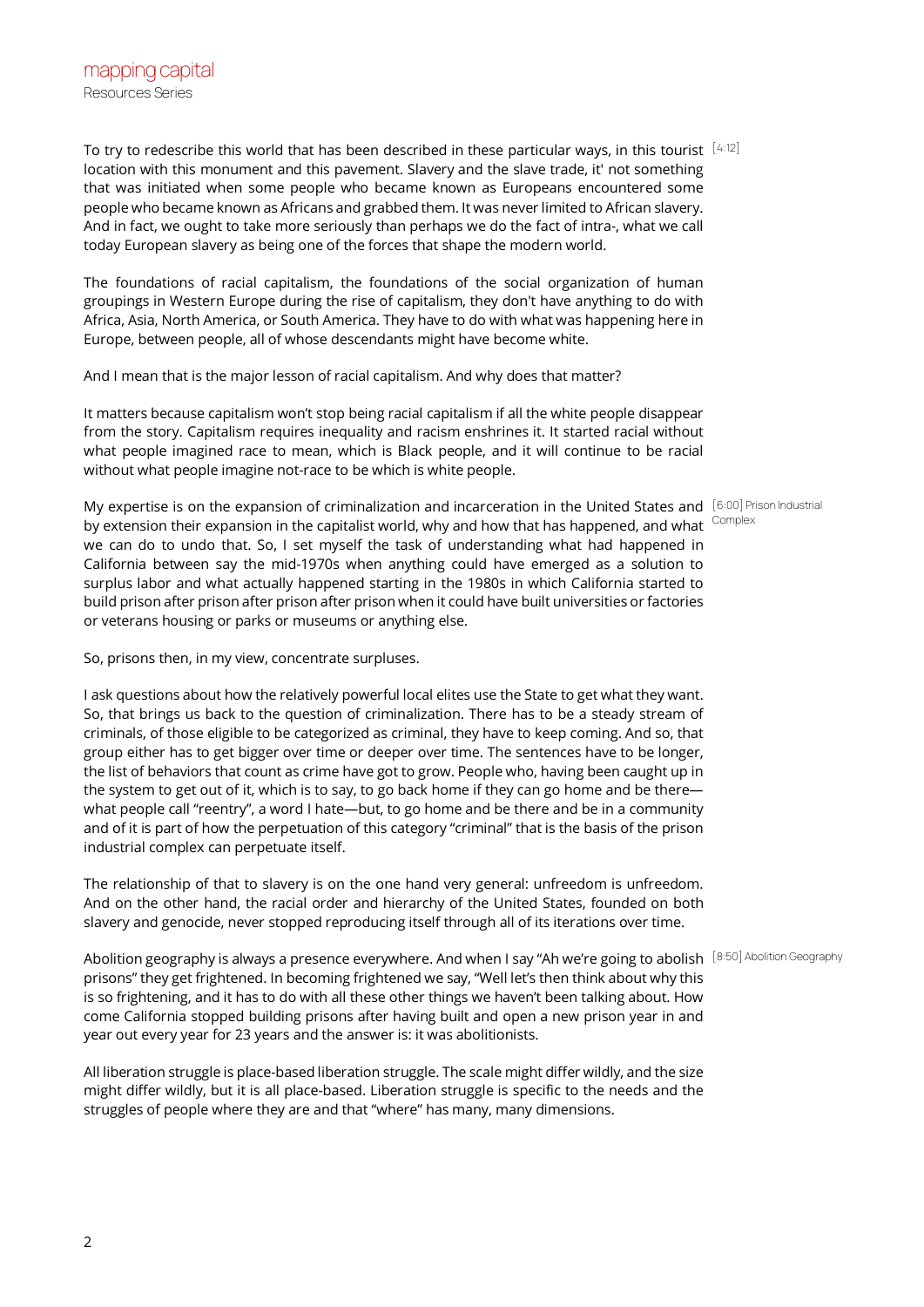We've left the municipality of Lisbon and come into, or shortly will come into, the next [9:54] Place-based municipality which is called "Amadora". And while a good deal of the housing here was privately developed and some significant chunk of it was socially developed, which is to say what we would call in the United States "public housing". There are also numerous neighborhoods that over decades and decades and decades were built by the people who live there. So, some will call those "informal settlements" others will call those "self-built housing". The point is not merely that they're shelters but that they're communities.

People in Cova Da Moura in self-built houses discovered that they were under threat of losing their homes, and therefore, losing their entire community because none of their houses were up to code. The municipality where they're located promised that everybody would get a new house in some social housing project somewhere that would be adequate. The people said no no no no you don't understand, we want to live here. This is our home. Not just the house, this our home this community is our home. We have people and resources here.

So, people start to organize themselves not only to save their houses, which was the number one impetus to organizing, but also to understand well how come we of all of the people of Greater Lisbon are under threat of losing our community and our home. What is it about us?

At the same time, they developed study groups to understand, not just about their local vulnerability or how the city government worked, that kind of thing, but also about the history of colonialism, the history of racism, the current history of citizenship in the EU as it has changed over time, fortress Europe. All of these things became part of their own study program. And they debate all the time, and they create these institutions that I have come to call "pop-up universities".

I was invited to be a part of this intellectual political community by way of, first a personal  $^{[12:09]}$ relationship that I was developing and then by way of the people who do organizing up here and I became part of it.

Although the doors are very modest the meeting space is quite capacious. And there were probably I'd say 50 or 60 people here to talk about prisons and policing, but also to talk about things like African history and political economy and culture and social life. Everything. Like everything that matters to people we discussed in there.

*[Talking to Flávio Almada]* It's really interesting. I would like to see what you think.

People ask very tough questions. Then there are people who bring their already existing theoretical, political commitments to the debate, but they argue it through. And no one says well if you're not going to agree with me, I'm leaving and never coming back. Not at all. *[Flávio affirms her and says "no, no, no"]* It's a very, very deep debate that's held together by the purpose of the movement.

Flávio Almada: Was wonderful what we learned here with Ruthie. I usually say that every time she's speaking I lose the weight in my head. It's the way I would describe it because it's so deep and so clear.

When we have a university here a lot of people come, and it isn't one way.

Flávio Almada: Sometimes in academia it happens that people just stay there and listen and don't say, but here was a big debate and discussion and some people agree, some people disagree, but it was very important because it is the way that you can move forward.

We have to be attentive to the many, many different kinds of factors, institutions, places, and  $[14:17]$ processes through which people come to consciousness through fomenting liberation struggle.

**Struggle**